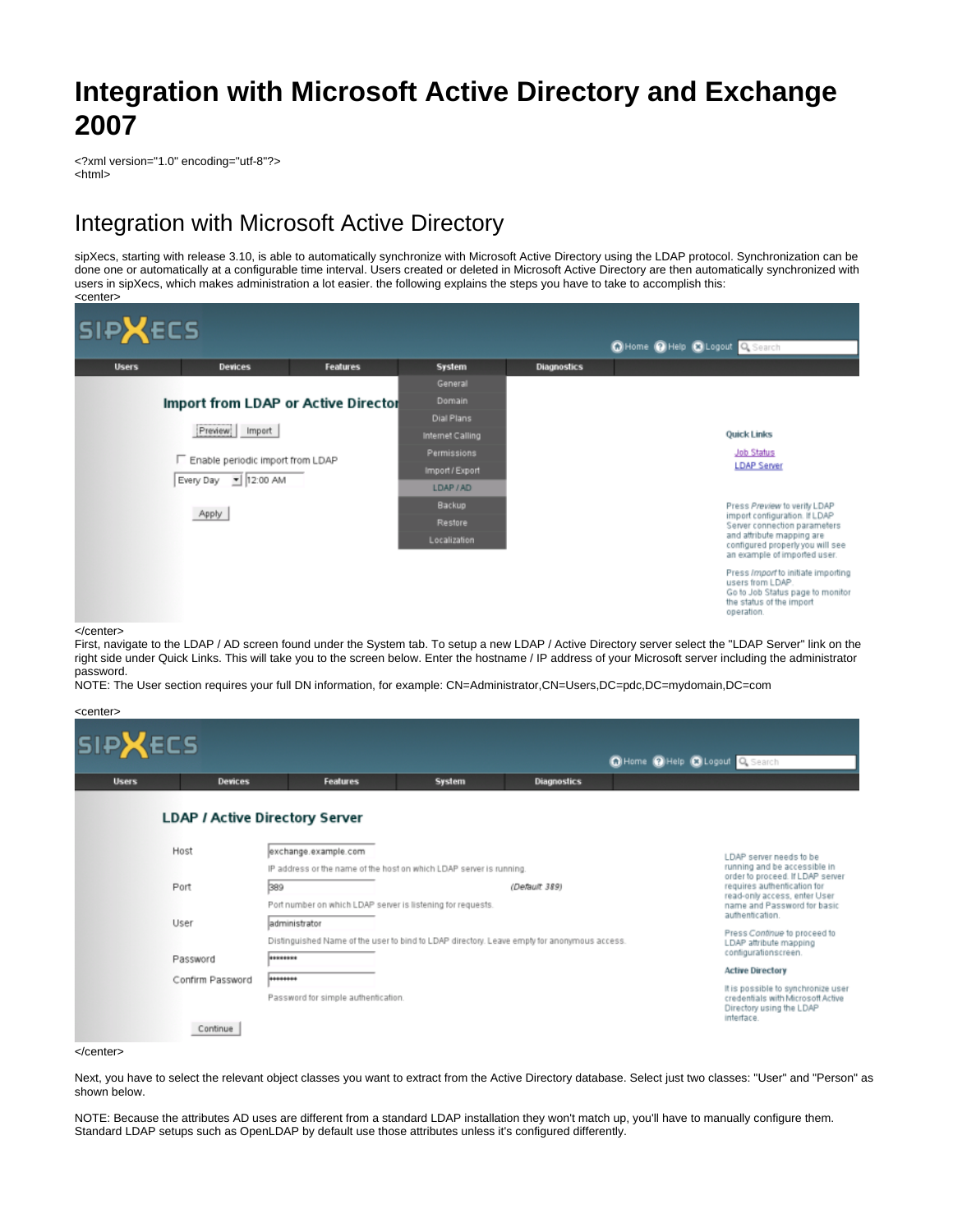| <center></center>           |                                                                                 |
|-----------------------------|---------------------------------------------------------------------------------|
| г<br>organizationalRole     |                                                                                 |
| organizationalUnit<br>⊓     | Edit<br>Favorites<br>File<br>View<br>Tools Help                                 |
| pKICertificateTemplate<br>⊓ | $\bigoplus$ Back $\rightarrow$ $\bigoplus$<br>Address & https://scsuk.europe.no |
| pKIEnrollmentService<br>г   | Links & Nortel Networks Corporation WebEx Enterprise 5                          |
| packageRegistration         | subnetContainer                                                                 |
| ⊽<br>person                 | tP4Stack                                                                        |
| physicalLocation            | tP4X400Link                                                                     |
| posixAccount                | top                                                                             |
| posixGroup                  | transportStack<br>trustedDomain                                                 |
| printQueue                  | typeLibrary                                                                     |
| protocolCfg                 | ⊽<br>user                                                                       |
| protocolCfgHTTP             | volume                                                                          |
| protocolCfgHTTPServer       | x25Stack                                                                        |
| protocolCfgHTTPSite         | x25X400Link                                                                     |
| protocolCfgIMAP             | x400Link<br>п                                                                   |
| nrotocolCfaIMADSarver       |                                                                                 |
|                             | Continue                                                                        |
|                             |                                                                                 |

### </center>

The next screen allows you to assemble the query for the Active Directory database using a graphical interface. The search base must be: "CN=Users, DC=example, DC=com", where the DC parameters have to represent your domain. The Filter is "proxyaddress=\*". Use "cn" and "sn" as the first name and last name attributes, respectively. The email address is "userPrincipalName". The Alias, User group, and SIP password attributes will vary depending on what the admin of the Active Directory server configured.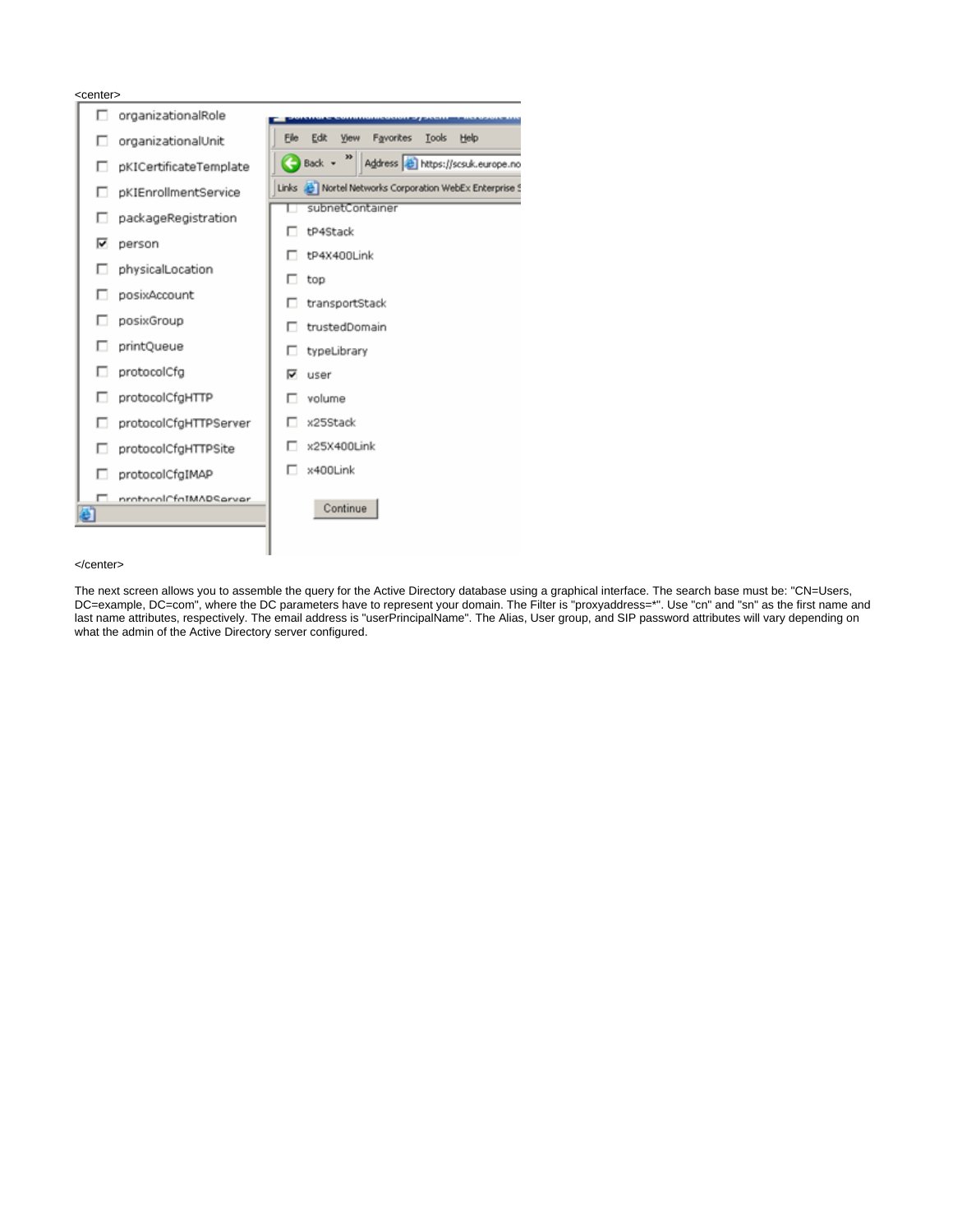### <center>

### **LDAP/AD Server**

| Search base            | CN=Users.DC=scsymail.D                                                                                                                                                                                         | During LDAP operation LDAP<br>attributes will be used to                                        |  |
|------------------------|----------------------------------------------------------------------------------------------------------------------------------------------------------------------------------------------------------------|-------------------------------------------------------------------------------------------------|--|
|                        | The root of the LDAP entitities subtree that will be searched for users.                                                                                                                                       | create or update user<br>information.                                                           |  |
| User object class      | luser                                                                                                                                                                                                          |                                                                                                 |  |
|                        | LDAP class that will be used to filter entries corresponding to users. Entries that do not have this<br>class are disregarded during search.                                                                   | This page allows for<br>associating LDAP attributes<br>with users properties.                   |  |
| Filter                 | proxyaddresses=*                                                                                                                                                                                               | For example if you choose<br>attribute sn as the Last                                           |  |
|                        | Optional filter expression for example 'ou=marketing'. Only entries selected by this filter will be<br>considered when importing users. You can specify compound filter expression using & and [<br>operators. | name attribute, the value of<br>sn will be used to create<br>Last name for an imported<br>user. |  |
| User ID attribute      | telephoneNumber                                                                                                                                                                                                |                                                                                                 |  |
|                        | LDAP attribute representing user ID. Its value needs to be unique.                                                                                                                                             | Press Continue to check the<br>example user imported from                                       |  |
| First name attribute   | ×<br>l cn                                                                                                                                                                                                      | LDAP with newly configured<br>attribute mapping.                                                |  |
| Last name attribute    | ▼<br>sn                                                                                                                                                                                                        | <b>Active Directory</b>                                                                         |  |
| Alias attribute        | lπ<br>٠                                                                                                                                                                                                        |                                                                                                 |  |
|                        | If this attribute has more than one value a separate alias will be created for each value of this<br>attribute.                                                                                                | Active Directory text goes<br>here.                                                             |  |
| EMail attribute        | userPrincipalName                                                                                                                                                                                              |                                                                                                 |  |
|                        | If this attribute has more than one value a separate alias will be created for each value of this<br>attribute.                                                                                                |                                                                                                 |  |
| User group attribute   | ln                                                                                                                                                                                                             |                                                                                                 |  |
|                        | If this attribute has more than one value an imported user will be added to multiple groups.<br>Groups will be created if necessary.                                                                           |                                                                                                 |  |
| PIN attribute          | In                                                                                                                                                                                                             |                                                                                                 |  |
| Default PIN            |                                                                                                                                                                                                                |                                                                                                 |  |
| Confirm Default PIN    |                                                                                                                                                                                                                |                                                                                                 |  |
|                        | If no mapping attribute is configured for PIN, all imported users will be assigned default PIN<br>specified here.                                                                                              |                                                                                                 |  |
| SIP password attribute | In                                                                                                                                                                                                             |                                                                                                 |  |
|                        | If no mapping attribute is configured for SIP password, this system will automatically generate<br>random SIP password for each imported user.                                                                 |                                                                                                 |  |

### </center>

The next screen allows you to preview user records as they would be imported based on the query you just defined. This is really helpful to make sure everything is working as intended.

### <center>

### **LDAP Import Preview**

LDAP configured properly. Press OK to return to LDAP Import Page. **Quick Links Download Preview** LDAP Server User ID 7006 If LDAP is configured<br>properly you will see the<br>example of the user<br>imported from LDAP server.<br>You can press OK to return<br>to LDAP limport page or you<br>can click LDAP Server link to<br>change LDAP server and<br>mapping parameters. Path Last name First name Counter EMail cpath@scswmail.local SIP password Groups Idap\_imports Aliases Previous | OK

### </enter>

The last step then is to do the actual import. This is done back on the original screen for LDAP / AD import. An import can be triggered manually or you can setup a schedule for recurring imports.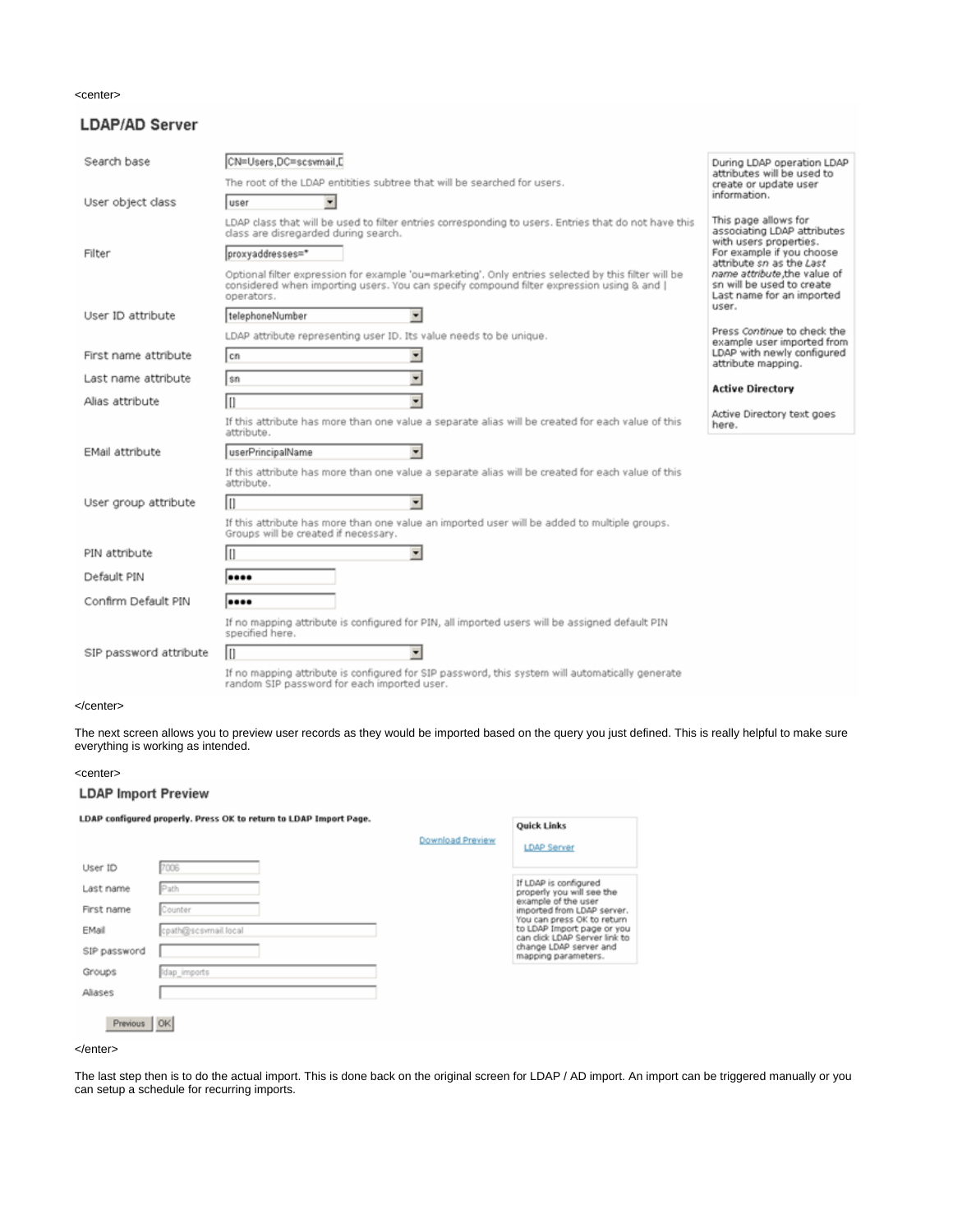<center>

#### **Import from LDAP or Active Directory Server** Preview | Import **Quick Links Job Status** Enable periodic import from LDAP **LDAP Server** 12:00 AM Every Day  $\mathbf{v}$ Press Preview to verify LDAP Apply import configuration. If LDAP Server connection parameters and attribute mapping are configured properly you will see an example of imported user. Press Import to initiate importing users from LDAP. Go to Job Status page to monitor the status of the import operation.

</center>

# Integration with Microsoft Exchange 2007 Voicemail and Auto-Attendant

The following provides instructions on how to integrate sipXecs with Microsoft Exchange 2007 for VM and AA applications. Microsoft Exchange 2007 is a speech enabled application able to serve as a Voice Mail or auto-Attendant server. In addition, it can read your email or provide voice enabled access to your calendar.

Upgrading from Exchange 2003 to Exchange 2007 requires an upgrade to the 64 bit version of the Windows Server 2003 operating system.

As part of sipXecs release 3.9/3.10 we completed a tight integration with Exchange 2007, which provides automated plug & play configuration. Even a mixed environment is possible where one group of users uses Exchange 2007 as their voicemail system, while another group used the sipXecs voicemail system.

## Give a User or Group of Users Permission to use Exchange VM as their Voicemail System

On a per user basis or for an entire group of users the administrator can select Microsoft Exchange as the voicemail system. Go to the configuration screen for the respective user and select "Permission" from the left navigation menu. Scroll all the way down until you see the fields for voicemail permission.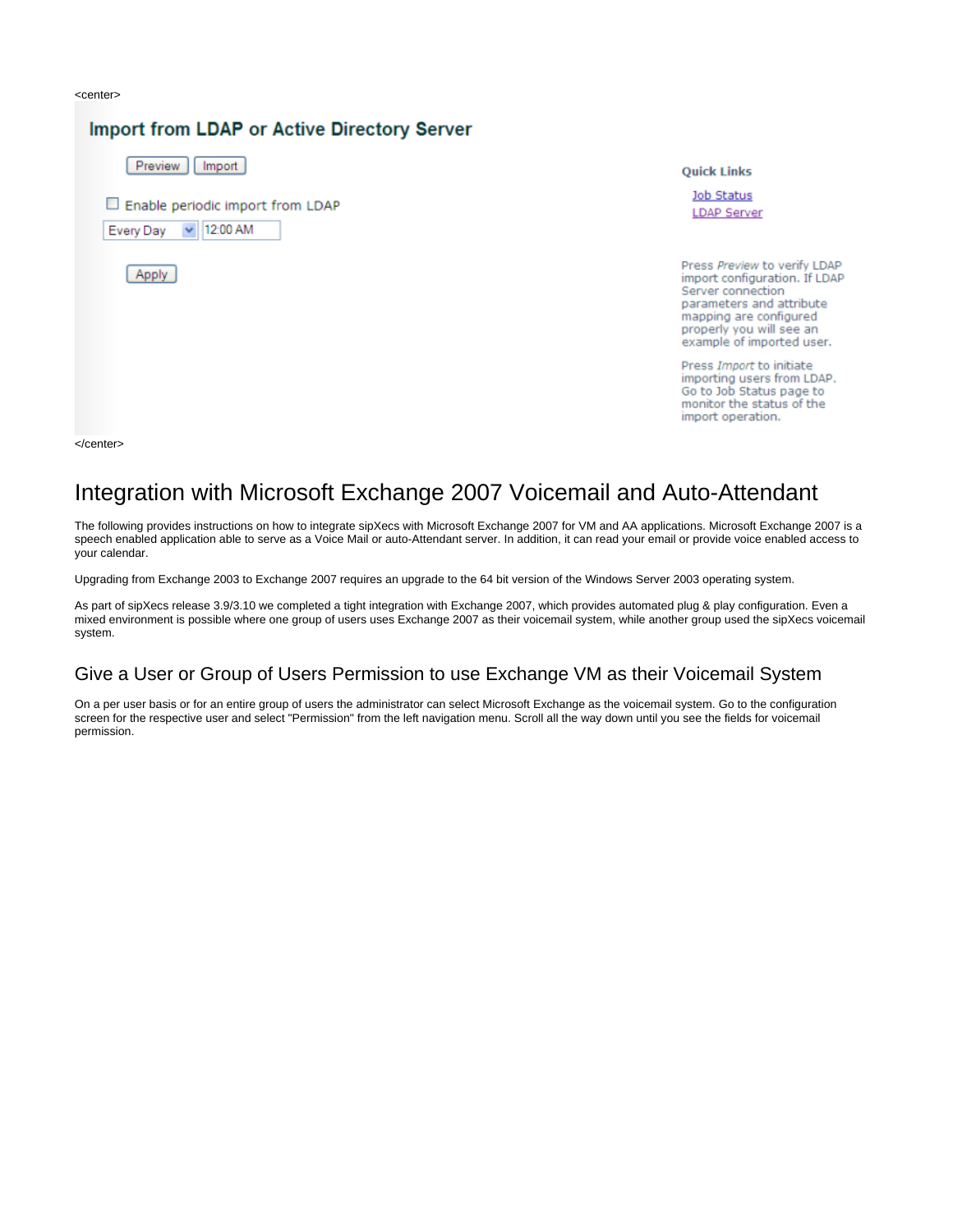| <center><br/><b>SIPXECS</b></center>                                                                                                                            |                           |                                                                 |                      |  |  |
|-----------------------------------------------------------------------------------------------------------------------------------------------------------------|---------------------------|-----------------------------------------------------------------|----------------------|--|--|
| <b>Users</b>                                                                                                                                                    | <b>Devices</b>            |                                                                 |                      |  |  |
| > Identification                                                                                                                                                | <b>User: 300</b>          |                                                                 |                      |  |  |
| ▶ Phones                                                                                                                                                        |                           |                                                                 |                      |  |  |
| > Call Forwarding                                                                                                                                               | Permissions               |                                                                 |                      |  |  |
| ▶ Schedules                                                                                                                                                     |                           |                                                                 |                      |  |  |
| > Speed Dial                                                                                                                                                    | <b>General Permission</b> |                                                                 |                      |  |  |
| > Group Supervisor<br>> Personal AutoAttendant                                                                                                                  |                           |                                                                 |                      |  |  |
| $\triangleright$ Registrations                                                                                                                                  | Superadmin Access         |                                                                 |                      |  |  |
| Permissions                                                                                                                                                     |                           |                                                                 |                      |  |  |
| > Caller ID                                                                                                                                                     | Change PIN from IVR       |                                                                 |                      |  |  |
| $<$ /center><br>Then scroll down on the "Permission" page until you find the entries for the voicemail system:<br><center><br/><b>Voicemail Server</b></center> |                           |                                                                 |                      |  |  |
| Only one voicemail server permission should be chosen at a<br>time                                                                                              |                           |                                                                 |                      |  |  |
| <b>Internal Voicemail Server</b>                                                                                                                                |                           | 罓                                                               | (Default: checked)   |  |  |
| Microsoft Exchange UM Voicemail Server                                                                                                                          |                           | User has permissions for Internal Voicemail Server              |                      |  |  |
|                                                                                                                                                                 |                           | $\Box$                                                          | (Default: unchecked) |  |  |
|                                                                                                                                                                 |                           | User has permissions for Microsoft Exchange UM Voicemail Server |                      |  |  |
| 0K<br>Cancel<br>Apply                                                                                                                                           |                           |                                                                 |                      |  |  |

</center>

**Note:** Only one voicemail server must be selected for a user.

# Create a Dialplan Rule for the Microsoft Exchange 2007 Server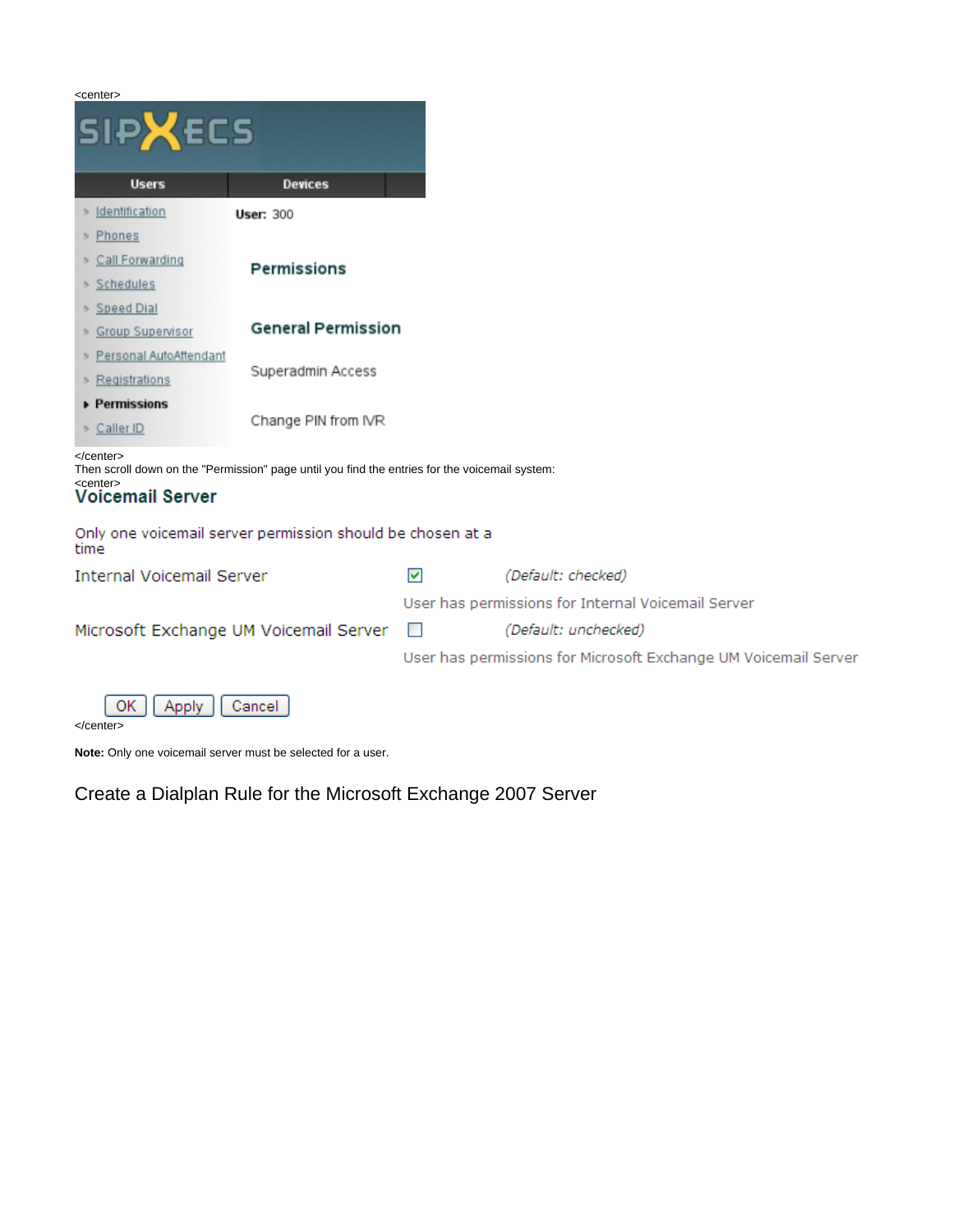If all the users on this system use Microsoft Exchange 2007 as their voicemail system, then change the default voicemail rule in the dialplan to indicate that Exchange 2007 is selected as the voicemail server. If both Exchange 2007 and the sipXecs voicemail system shall be used simultaneously then a second voicemail dialing rule has to be created that designates Microsoft Exchange 2007 as the voicemail server. A different voicemail extension and prefix have to be chosen for one of the voicemail servers.



### </center>

Select the "Voicemail" rule or create a new one (there can be several voicemail rules in a system if you have more than one voicemail system). <center>

| Voice mail type<br>Voice mail host                   | Exchange Voicemail Server<br>exchange.example.com<br>IP address or name of the voice mail server. Leave empty<br>if voice mail server runs on the same computer as SIP<br>proxy. | Both the internal voicemail<br>server and Exchange 2007<br>can be used in parallel,<br>however, every user can<br>only be connected to one<br>voicemail system. If both<br>systems are used certain<br>restrictions apply: The<br>default prefix "8" used to<br>route calls directly to<br>voicemail will only work for<br>one of the voicemail<br>servers.Also, due to a<br>Microsoft problem Message<br>Waiting Indication (MWI)<br>does not work with<br>Exchange 2007. |  |
|------------------------------------------------------|----------------------------------------------------------------------------------------------------------------------------------------------------------------------------------|----------------------------------------------------------------------------------------------------------------------------------------------------------------------------------------------------------------------------------------------------------------------------------------------------------------------------------------------------------------------------------------------------------------------------------------------------------------------------|--|
| Schedule<br>Always <b>v</b><br>0K<br>Cancel<br>Apply |                                                                                                                                                                                  |                                                                                                                                                                                                                                                                                                                                                                                                                                                                            |  |
|                                                      |                                                                                                                                                                                  | Note: Other external<br>voicemail servers can be<br>used instead of Exchange<br>2007 using this<br>configuration.                                                                                                                                                                                                                                                                                                                                                          |  |

#### </center>

Note: Due to a bug in the Microsoft implementation of SIP Message Waiting Indication (MWI) does not work for users who use Exchange 2007 as their voicemail system. However, Microsoft provides full unified messaging where all voicemail messages are available in your inbox.

## Integration with the Exchange 2007 Auto-Attendant

Two steps are required to add the Microsoft Exchange 2007 Auto-Attendant as a system auto-attendant to sipXecs:

1. Create a new SIP Trunk Gateway that points at the Microsoft Exchange 2007 Server. Choose TCP as the transport protocol under advanced settings. The Route fields can be left empty if the Exchange server is reachable over a routed network (no NAT or firewall).